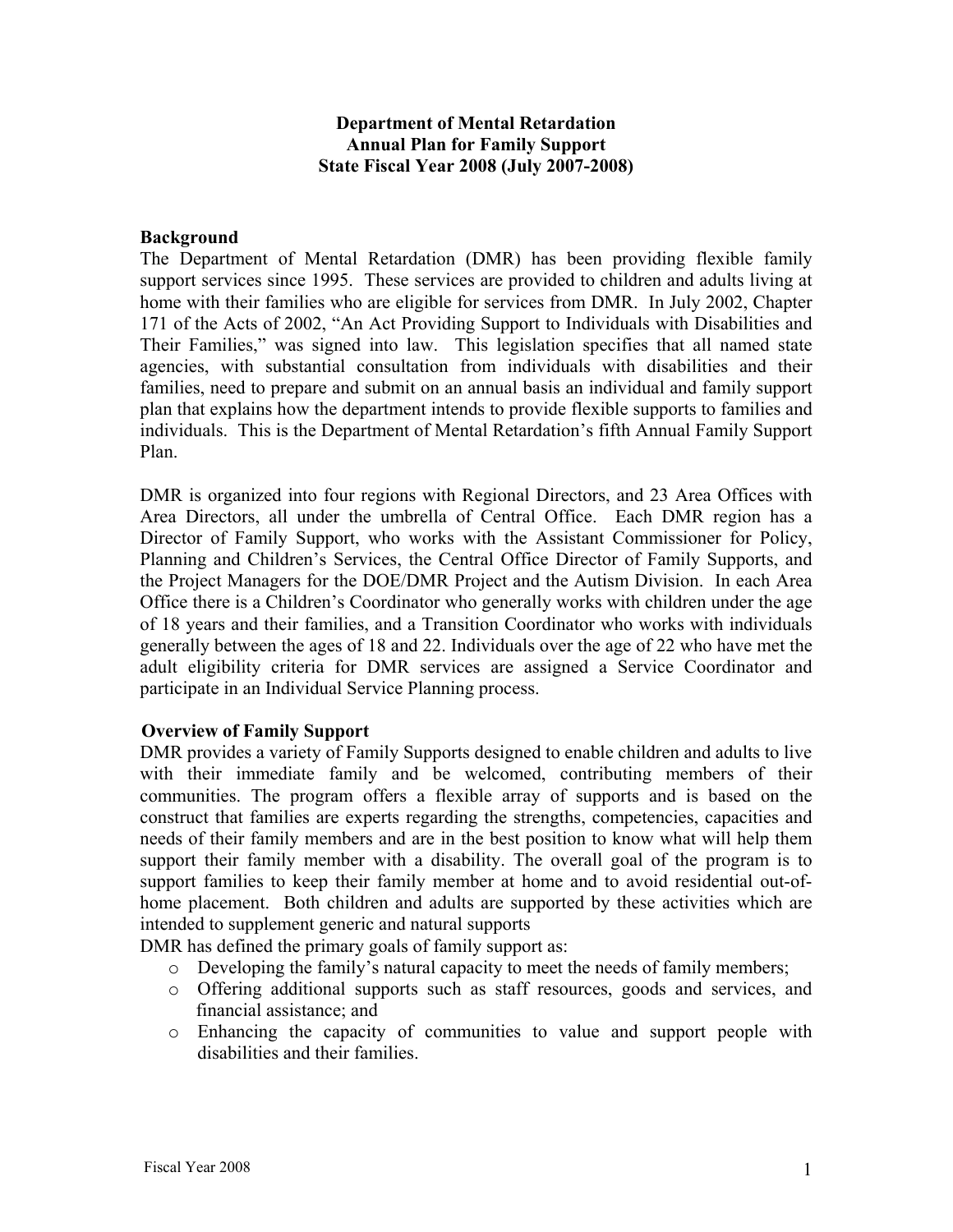DMR has a network of 72 Family Support Provider Agencies statewide with whom contracts have been established to deliver these services. The foundation and delivery of family support services is based on the Department's *Family Support Guidelines and Procedures,* last issued in July of 2002. This document describes the goals and principles of family support, the types of family support services available, and all of the operational requirements. In particular, these *Guidelines* define how families are able to use their flexible funding allocations, including the categories of allowable expenses, prohibited expenditures, and purchases that require prior approval. This document was first published in 1995, revised in July 2002, and is currently being revised once again. Input from a variety of sources, including DMR staff, the Statewide Family Support Council, MFOFC Board members, a representative group of Family Support Provider Agencies, has been solicited to help inform and offer feedback on proposed changes. All Family Support Provider Agencies are required to complete and are evaluated on **Performance Outcome Measures** designed around the key family support principles and core service elements.

#### **Array of Family Support Services and Individuals and Families Receiving Services**

This summary describes the major types of family support programs and services offered by DMR which constitute the majority of the Appropriation Account in the budget, which totals about 53 million dollars. This account also includes an array of other types of services that are supportive to individuals and families living in the community such as Best Buddies, Special Olympics, Clinical Teams, Assistive Technology and Translation Services.

A review of Family Support Services utilization completed in March 2007 estimated that **4,600 adults** and **8,647 children** were receiving services in the DMR funded family support programs for a total of **13,247 individuals** across the state. It is important to note that many individuals receive more than one service within Family Support. For example, a family might receive General Family Support and also use Planned Facility Respite to meet their needs. A brief summary of the types of programs and numbers of individuals and families who were able to access and benefit from these services is summarized below.

#### **General Family Support Services:**

This is the largest family support service offered to most families of children and adults. These services include two major components, the delivery of **Core Services** and administration of **Flexible Funding Allocations** for individual families. This past fiscal year approximately 4,600 adults and 5,400 children received these General Family Support Services.

#### **The elements of Core Services** include:

- o responding to the specific ethnic, cultural and linguistic needs of the families in the geographic area they serve;
- o offering specific timely and relevant information to families;
- o offering support services and groups and training;
- o providing family support coordination services including identification and coordination of other community resources (a type of case management);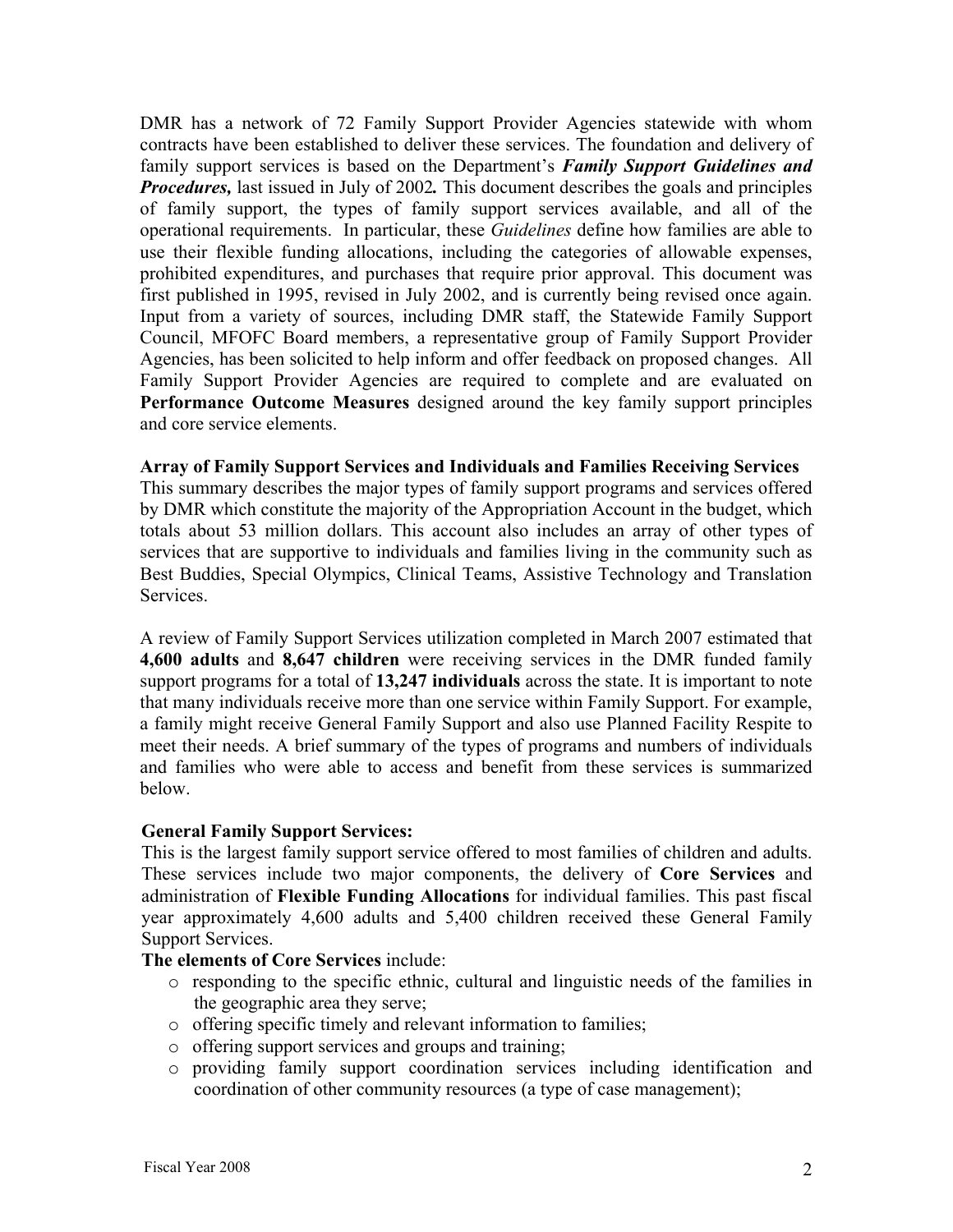- o engaging families in a support planning process; and,
- o developing partnerships and collaborations in the community

**Flexible Funding allocations,** which are a small individual budget provided to families, enables families to choose and purchase the services which will be of most benefit to their family from a menu of allowable service options**.** The most common uses of flexible funding are for: respite, usually in the family home, which provides short-term relief for caregivers; support for participation in integrated social and recreational activities in the community; and for purchase of adaptive equipment and materials not covered by other insurance programs. There are two options available to families to manage their **flexible funding**. The first is the stipend option, which provides families a specific allocation to directly purchase allowable goods and services. The second option, direct provider agency payments, allows the family to direct their allocation to the Family Support Provider agency to pay for goods and services on their behalf. This can include providing or arranging for agency-paid staff and support workers to provide for planned in-home and out-of home services, and assisting families to identify, and/or hire and train their own respite workers. Both options enable families to tailor their supports and purchases to best suit their needs within a set of guidelines established by the Department.

In addition, providers of General Family Support Services are responsible for offering Information and Referral about community resources and supports to all families who contact their programs for assistance. They also develop relationships with generic community providers to broaden the cadre of providers and resources available to assist families. There are an approximately 3,100 families of children who are only receiving this Information and Referral assistance at this time

A new initiative offered by DMR this past year was the availability of one- time funding to Family Support Provider Agencies to provide vacation programs during the school vacation week in April and for the last two weeks in June after school ended. More than 800 children and families were able to participate and benefit from these vacation programs, offered by twenty-eight provider agencies who organized a total of 53 weeks of vacation programs. These vacation programs were not only fun for the children but were of great benefit to families by offering a safe, secure location for their child to spend some time away from home and thus**,** constitute a form of respite for the family caregiver.

**Enhanced Family Support Programs** are designed to provide more comprehensive and intensive services to meet the unique, complex and multiple challenges of individuals and their families. There are two components to this service.

Intensive Flexible Family Supports (IFFS): The primary goal of IFFS is to help families who are experiencing severe stress which could lead to the child being at-risk of an outof-home placement. The service consists of an intensive case management service designed to help families integrate the variety of available resources to support their family member in crisis, and flexible funding to purchase additional supports or goods.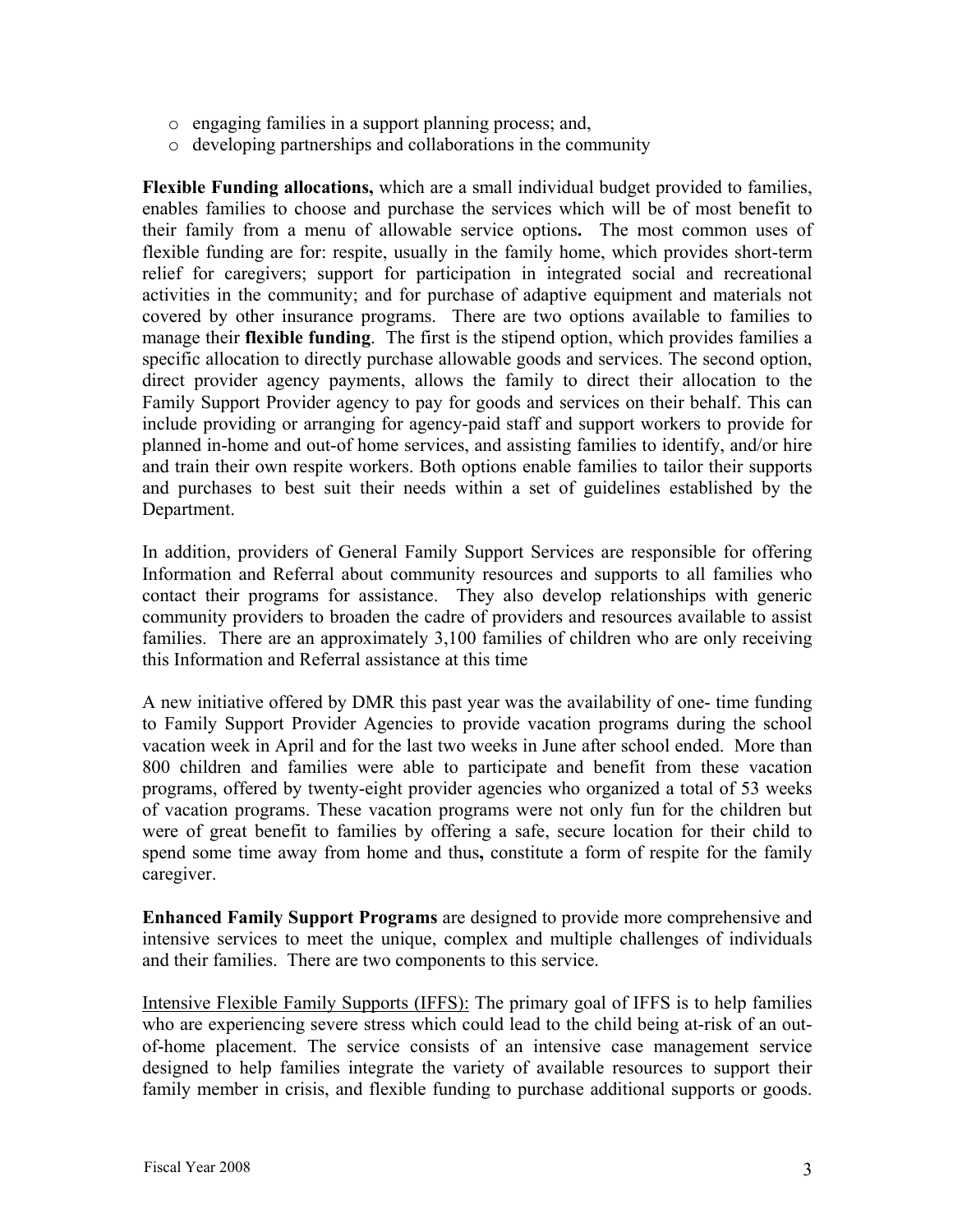The service is available to DMR eligible children between the ages of 3-18 who are living in their family home or with other primary caregivers such as grandparents. There are 22 programs statewide and last fiscal year about 500 children and their families received this service.

Medically Fragile Family Partnership Program: This program is a family-driven model of care which supports families who are caring for children with significant cognitive, physical, and complex health care needs who are living at home. The program offers support to families who are often isolated due to the demands of caring for their child and fosters connections with other families with similar challenges. It is a comprehensive wrap-around support which consists of an intensive medical wrap-around case management activity that helps families integrate the variety of resources and supports they are receiving and offers flexible funding to assist the family in the purchase of additional supports and goods not covered by health insurance. The service is available to families with children between the ages of 3-18. This program complements and is supplemental to other MassHealth, state plan and third party insurers. This program provides vital assistance to families who need help in coordinating all of the in-home care they receive, which helps to prevent pediatric nursing home placements. There are five programs geographically dispersed across the DMR regions. Last fiscal year about 225 children and families received these services.

# **Specialty Family Support Projects:**

Autism Support Centers: The Autism Support Centers provide information and referral services to support families with a family member on the autism spectrum. The services are available to all DMR eligible families, although most of the users are families with children on the spectrum. They can also assist families while they are going through the eligibility determination process. The Centers also offer workshops, trainings, newsletters and sibling support groups to families. There is an Autism Support Center in each DMR region, with seven centers across the state. In FY '07 approximately 6,500 families had some contact with and received information from these Autism Support Centers. \* It is important to note that these Centers also receive funding from the Autism Division to provide additional services.

Planned Facility Based Respite: Facility-based respite offers planned out-of-home respite service for either children or adults who have been determined eligible for DMR services. Referrals for the services are initiated at the individual's respective Area Office. The programs offer short-term temporary relief for families and include overnight, weekend, and/or vacation stays and provide individuals in the respite program with a variety of recreational, social, cultural and/or educational activities. There are 2 planned facility based respite centers for children in two locations across the state and 18 centers for adults. Many families prefer to use their flexible funding to purchase respite relief within their home and with familiar caregivers rather than use a facility-based respite site. Last fiscal year about 455 adults and 210 children used these Planned Facility-Based Respite Services.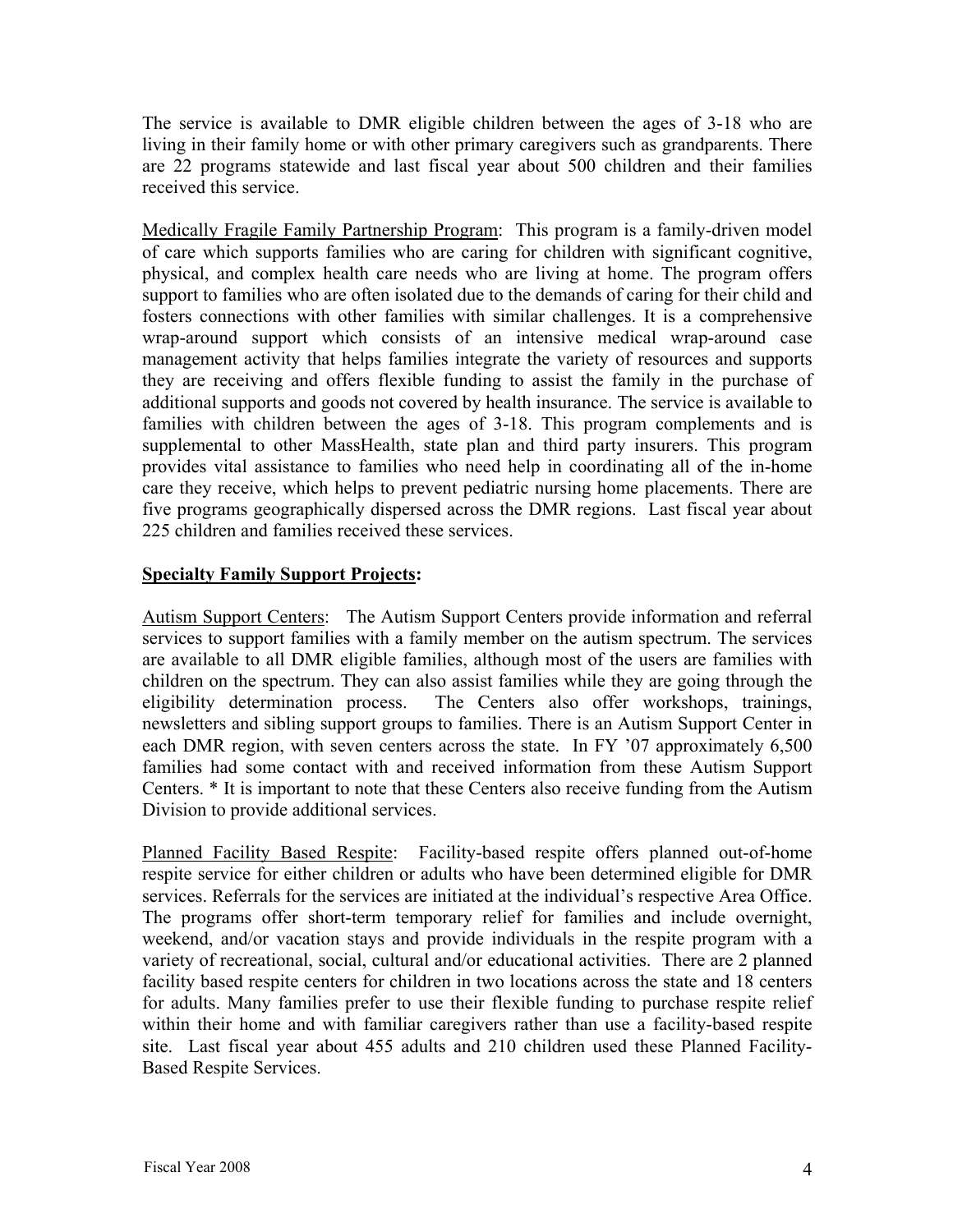Camps: Camp programs offer integrated summer day camping experiences primarily to children. Most of the camps also serve non-disabled youth and adults in the community. Participants may attend the camp during school vacations or for a week or two or all summer based on available funding and capacity. Last fiscal year about 1850 children participated in a summer camp program.

Social/Recreational Programs: Social/Recreational programs promote an individual's social and emotional functioning while providing respite to families who care for their family member at home. These programs are for both children and adults. Social/recreational programs facilitate the development of interpersonal relationships, enhance daily living and interpersonal skills and provide greater community inclusion opportunities. Last fiscal year about 300 adults and 215 children participated in these programs.

After School Programs: These programs focus on integrating children with disabilities into community programs and activities for non-disabled children. After school programs are limited to serving DMR eligible children between the ages of 3-22. Last fiscal year about 200 children participated in these programs.

Family Leadership Development: Family Leadership Development provides education, mentoring and support to families to enable them to care for their family member. A major focus is a comprehensive and intensive family leadership series which provides information and education about "best practices" for services for people with disabilities. A second goal is to help families gain knowledge about policy making at the local and state level to help them assume leadership roles in their local community and the disability community. Families who have either a child or adult DMR eligible family member of any age, may apply to attend. In FY '07 about 110 families participated in this comprehensive leadership series and another 550 families participated in other types of family leadership activities.

**The Autism Division** at DMR was established in 2005. The Division has been funded at almost \$3.3 million dollars for this fiscal year. Two million dollars of this amount is designated for implementation of an approved Medicaid Home and Community-Based Services Waiver program to provide intensive supports for young children with autism who meet the established eligibility requirements. The remainder of this funding is allocated to support staff positions in the Autism Division and at the seven DMR funded Autism Support Centers. Other funds are designated for teacher training and other social/recreational autism programs. Community programming for training first responders, a very successful initiative which has reached 1100 individuals to date, will continue as well.

**The Department of Education & Department of Mental Retardation Community Residential Education Project (DOE/DMR)** continues to be a successful collaborative initiative. It is currently level-funded at \$8 million dollars. During fiscal year 2007, 366 children participated in this project, including 66 new participants, which is an increase in the overall total number of participants. Thirteen of the participants in the Project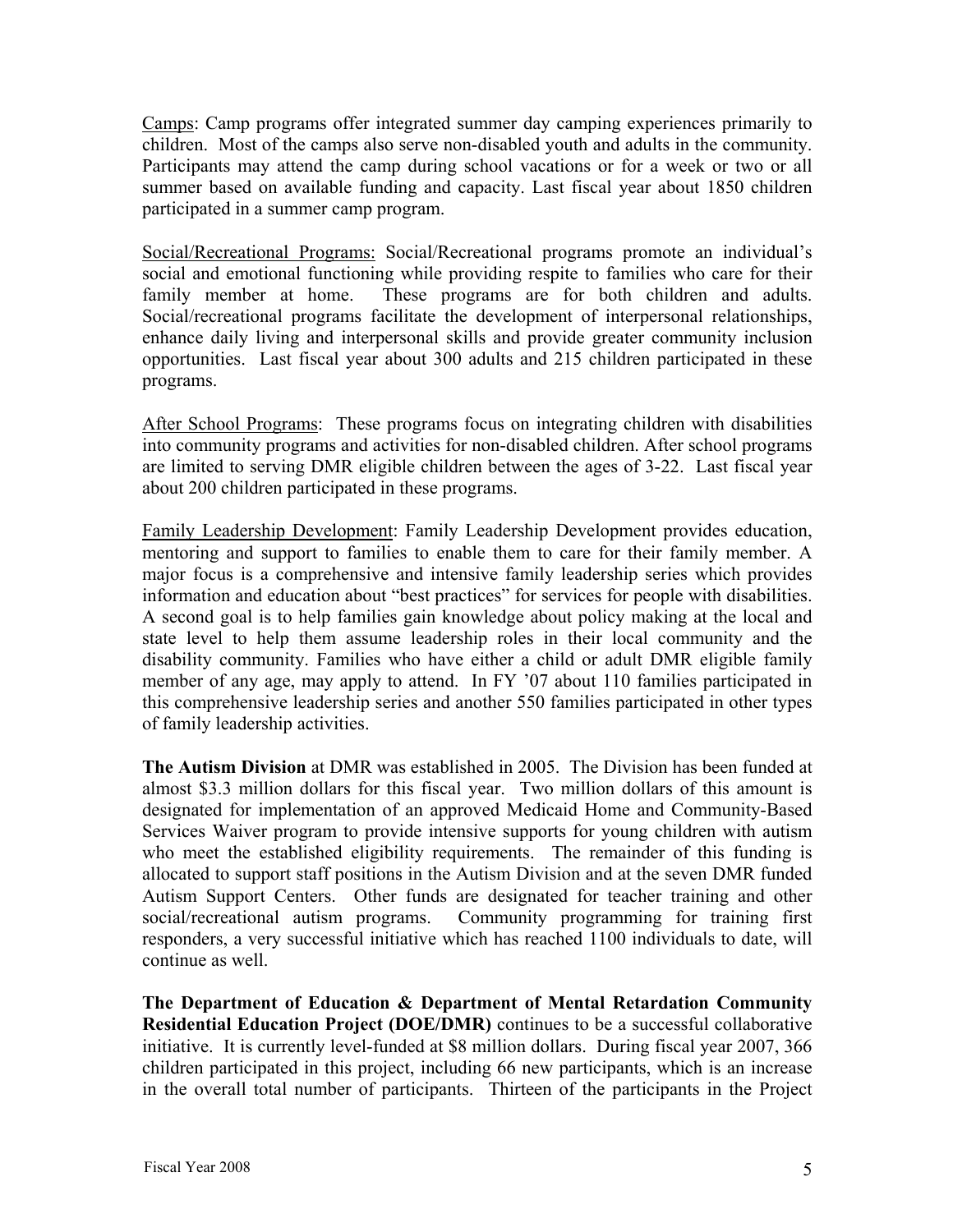were assisted to return from residential school placements to their home communities, and 353 students utilized project resources to obtain a diversity of supports as an alternative to an initial residential special education school placement. There continues to be a high demand for participation in the project. Feedback from families clearly indicates the benefits of these resources and supports to keep their children at home and assist them to be meaningfully included in their communities and schools.

#### *Process for obtaining substantial input from families on current family support services:*

The Department has used and continues to develop different approaches to seek input from family members, in order to help assess the Department's current system of family support and to assist in revising and crafting this Annual Plan for Family Support. This past year input and feedback was obtained through a variety of approaches:

- o Quarterly meetings with the Statewide Family Support Council (SFSC)
- o Meetings that involve the Commissioner, the Assistant Commissioners for Operations and Policy, Planning & Children's Services, Statewide and Regional Directors of Family Support, the Regional Office Directors and the Board members of Massachusetts Families Organizing For Change (MFOFC).
- o Information-sharing, discussion and input from the DMR Statewide Advisory Council (SAC).
- o Involvement in the "National Core Indicators Project" a multi-state collaborative effort to improve performance in state services for people with mental retardation and developmental disabilities. Activities include dissemination of mail surveys to: 1) families who have an adult family member living at home who is receiving some funded DMR services; 2) families of children who are DMR eligible; and 3) personal interviews of adult individuals receiving DMR services.
- o A *Family Support Survey* was developed and distributed to families in the spring of 2006. This survey was organized around the six major areas of focus in our Annual Plan for Family Support.

In addition, during this past year DMR provided and participated in multiple forums with families and individuals to seek their input and hear their ideas about services and supports.

- o In July- August, 2006, five regional Stakeholder Forums were held to discuss information on the Department's Home and Community Based Services Waiver Programs and to seek input in preparation for the new applications the agency would be developing. There were more than 800 participants who attended these forums that were facilitated by Assistant Commissioner Janet George. A summary from these forums was developed and is available on the DMR web-site.
- o During the Fall of 2006, five regional family focus groups were held to discuss quality in family support services to inform the development of the Department's quality management and improvement system for family support & self-directed services; Approximately 75 family members participated in these forums which were facilitated by Assistant Commissioner Gail Grossman and the Statewide Director of Family Support, Margaret Van Gelder. A summary of information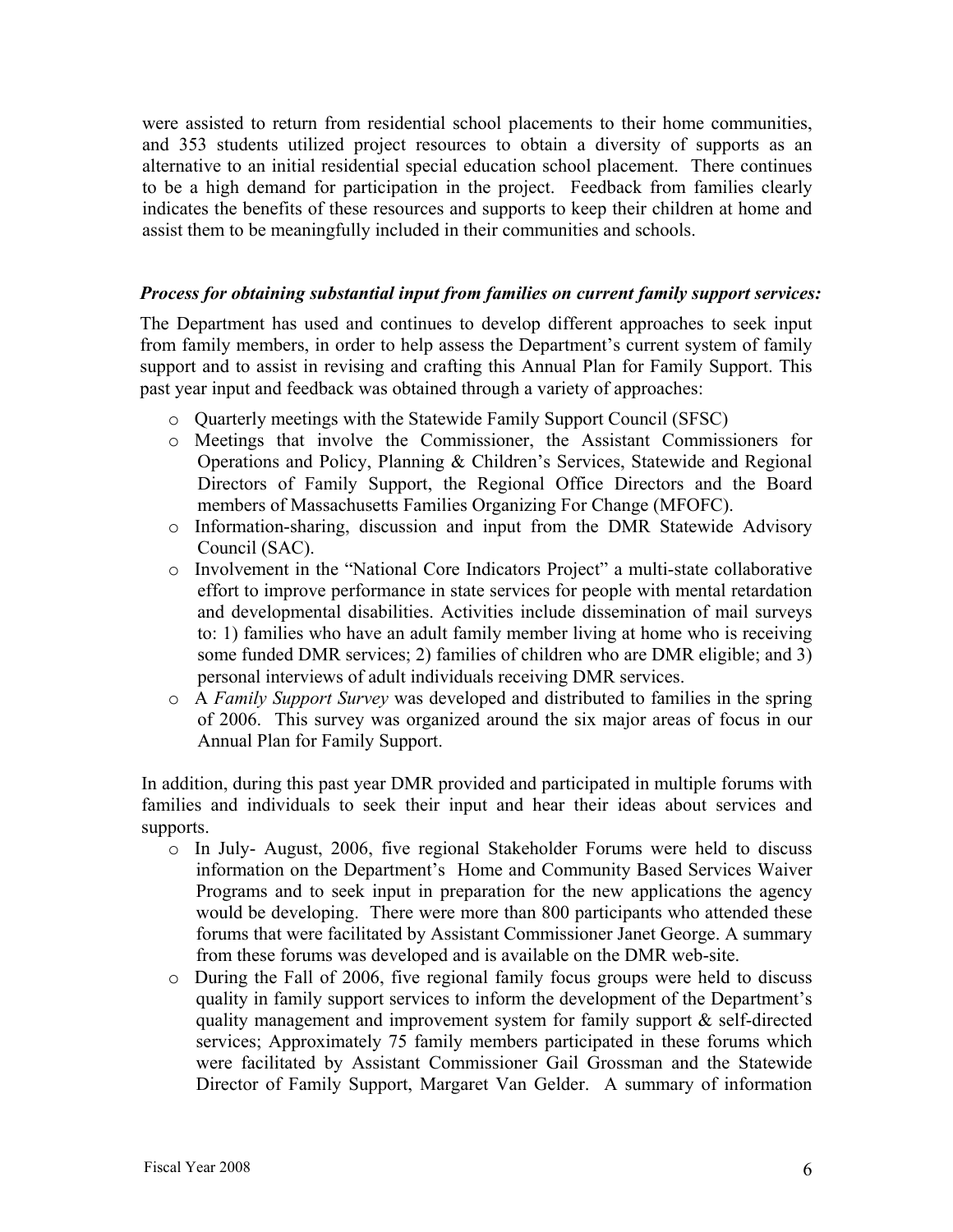learned from these forums was provided to DMR staff, all the family members who participated and to members of the Statewide Family Support Council.

- o During April and May, 2007 five regional forums were held to get input from families about the transition process from school to adult services. Approximately 250-300 individuals participated in these sessions which were facilitated by Larry Tummino, Assistant Commissioner for Operations, Victor Hernandez, Turning 22 Statewide Coordinator at DMR, the DMR Regional Training Directors in collaboration with the Governor's Commission on Mental Retardation and the Arc. A summary report with recommendations has been developed and is available.
- o In May, 2007 a meeting was held with staff and family members from the five DMR funded Medically Fragile Family Support Projects to discuss the unique needs in transition planning for individuals with complex medical challenges and other significant disabilities. Approximately 15 participants met with Assistant Commissioners Janet George, Larry Tummino, and the Statewide and Regional Family Support Directors to begin identifying some of the specific needs, gaps in services, and good practices to help inform planning activities.

Some related activities include:

- o Individuals and family members have been active participants in a statewide strategic planning process to help redesign DMR's day and employment services. This has been facilitated by Bertha Young and Margaret Van Gelder at Central Office with consultation from the Institute for Community Inclusion.
- o DMR was an active participant in the planning and implementation of two statewide forums for individuals and families held with the Governor's Commission on Mental Retardation and the Governor's Commission on Employment of People with Disabilities to hear good practices and to get input on ways to improve employment opportunities for individuals with disabilities.

Efforts and approaches will continue to evolve, through both organized and informal mechanisms, to gather ongoing feedback about DMR's family support services and the implementation and effectiveness of this Plan.

#### **Focus Areas**

# **Review of Activities & Accomplishments & Proposed Goals/Initiatives for FY '08**

**I. Family Empowerment:** Opportunities for families and individuals to be involved in the development of agency policies and procedures, program development, and evaluation of services.

# **Activities/Accomplishments:**

- o Input obtained from stakeholders was used to help shape the design of new Home and Community Based Waiver applications. There will be increased opportunities for individuals and families to utilize 'participant-direction' in service design and delivery, including use of non-traditional providers.
- o Regular meetings have been held with the Statewide Family Support Council and the Council will have an ongoing role in providing input and guidance on service and policy development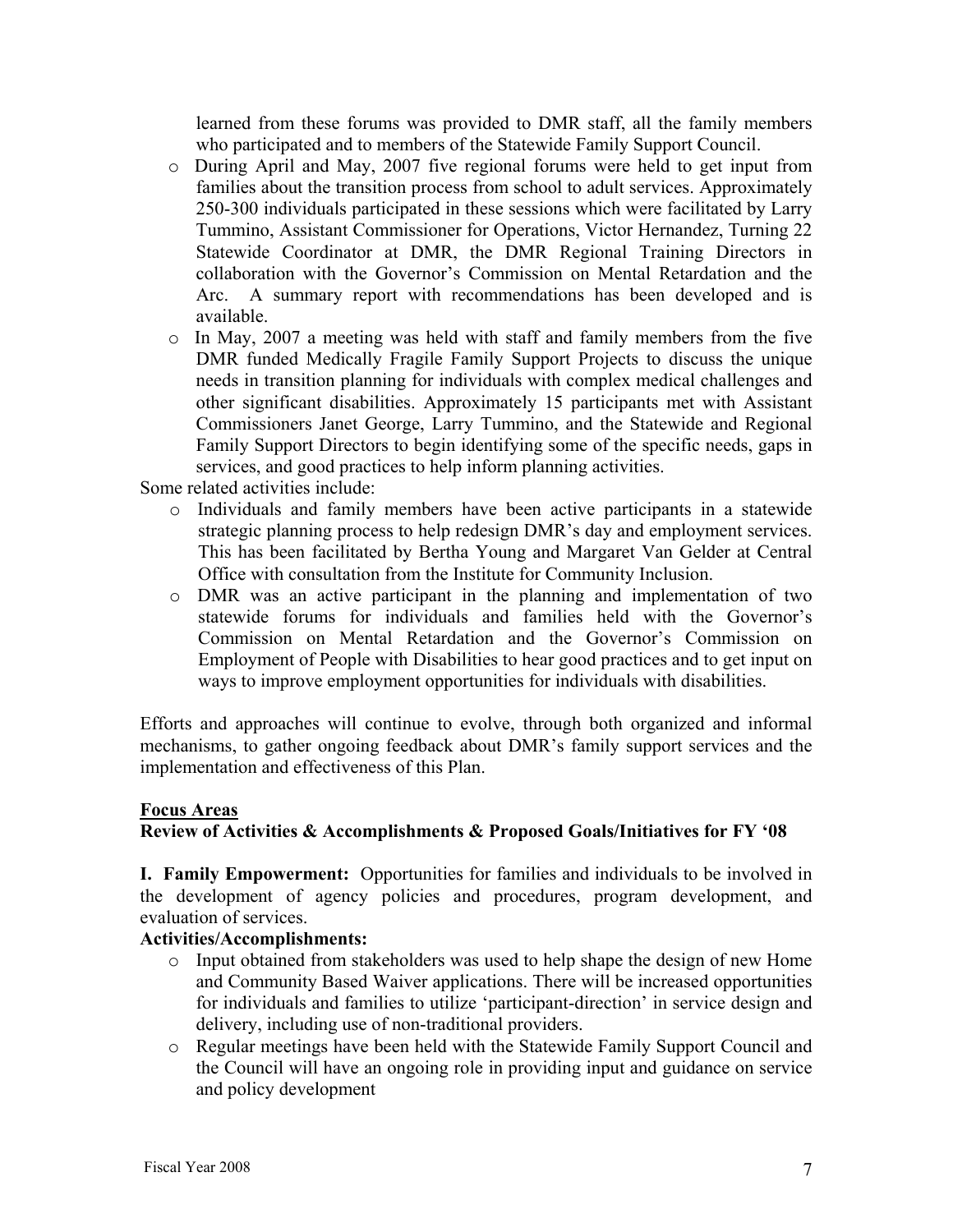o Involvement of the Statewide Family Support Council in providing input to help develop approaches for creating a more standardized, consistent and equitable system for making decisions about family support resource allocations. The Council has provided and will continue to offer input on ways to re-design our system of family support services.

## **Proposed New Activities/Initiatives:**

- o Based on input from individuals and families, new quality assurance approaches are being developed for family support and participant-directed services. The Human Services Research institute (HSRI), a nationally known organization is providing consultation to DMR in these activities. This will include re-design of the performance outcome measures for Family Support Provider Agencies
- o DMR will seek to better utilize the information that Family Support Provider Agencies obtain through the required annual satisfaction surveys they conduct with families to whom they provide services. This will provide another avenue for reaching many more families to obtain feedback which will assist in informing areas that need to be addressed and/or new initiatives to pursue.

## **II. Family Leadership**

## **Activities/Accomplishments:**

- o Approximately 100 families participated in an intensive 3 week-end program of leadership development offered by Massachusetts Families Organizing for Change with funding provided by DMR for leadership training.
- o Many families and individuals were able to participate in a variety of other leadership and training opportunities on a variety of topics and interest areas, related to transition, housing alternatives, etc.

#### **Proposed New Goals/Initiatives:**

- o Explore options to offer advanced leadership training opportunities for interested family members with MFOFC, the Department of Public Health through their Family/Professional Partnership Institute, and other interested agencies and groups and expand other training opportunities
- o Provide opportunities for individuals and families to be active participants in different planning initiatives undertaken by the Department, such as transition planning activities, re-design of employment and day services, etc.

# **III. Family Support Resources and Funding**

# **Activities/Accomplishments:**

o A Home and Community-Based Services Waiver application to provide supports to young children with Autism Spectrum disorders was submitted for review to the Centers for Medicaid and Medicare in December 2006 and received approval in September 2007.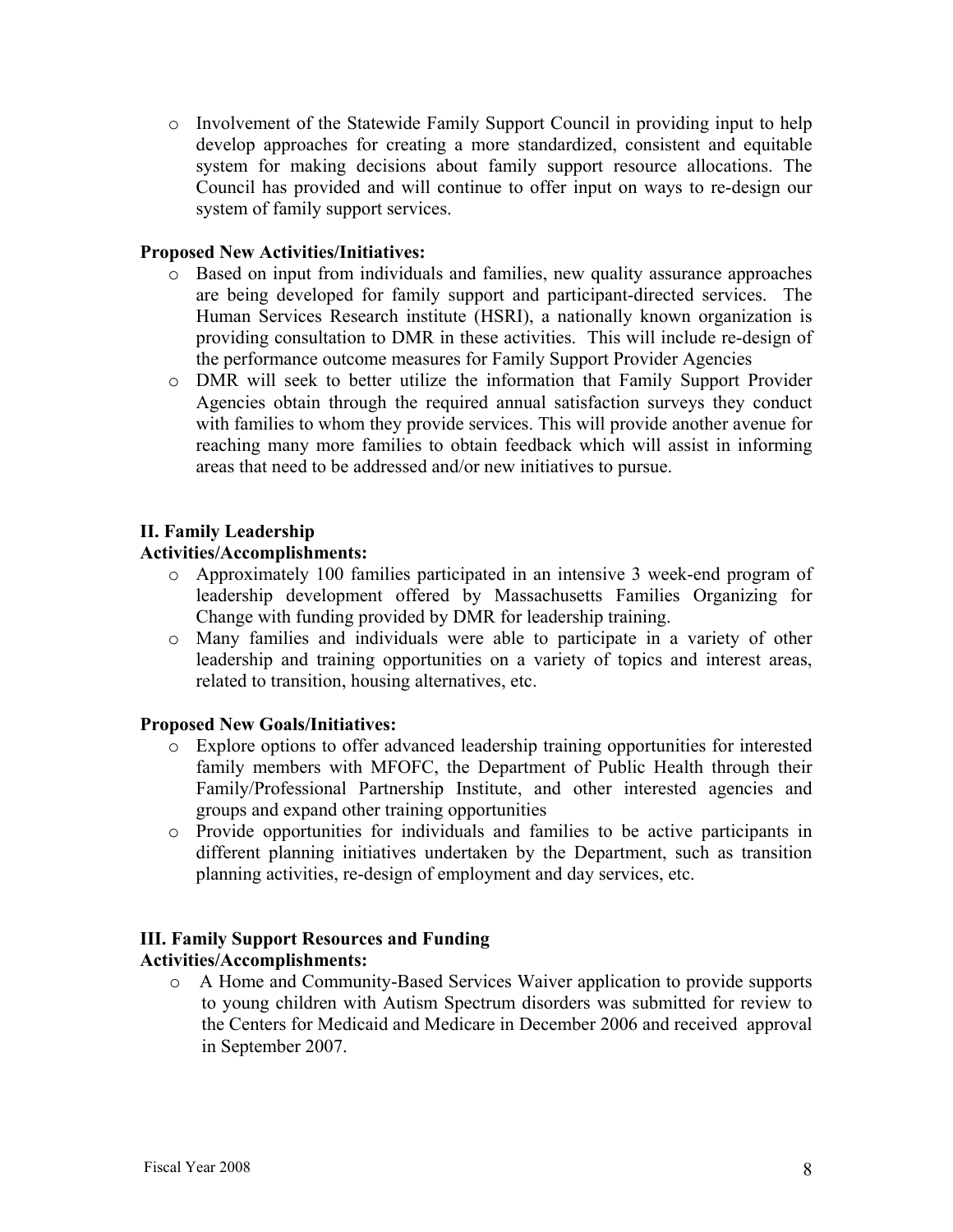- o Funding for social skills, recreational programs and vacation programs was provided to the seven DMR funded Autism Support Centers reaching approximately 2100 children and families.
- o Funding for vacation and camp programs was made available to all Family Support Provider Agencies across the state, resulting in an array of interesting and exciting opportunities. Twenty-eight agencies provided 53 weeks of vacation programming in April and June serving about 800 children statewide.
- o Changes were made to the Family Support Planning process to promote a more comprehensive and family centered approach to planning, and five regional training sessions were held in the spring of 2007 for all Family Support Provider Agency staff and DMR area office staff. The goals of these trainings were to: impart information on changes; help strengthen the quality of the family support planning process; and to facilitate a common understanding and interpretation of the Guidelines and support consistency in implementation.

## **Proposed New Goals/Initiatives:**

- o Dissemination of an Addendum to the Family Support Guidelines and Procedures that focuses on the family support planning process flexible funding options and a description of the allowable and disallowable expenses.
- o To support increased understanding and utilization of 'participant-direction' in services, a guide for families and individuals is under development.
- o A resource manual for families and individuals about hiring your own staff is under development and will be completed and made available.
- o The Department will create and implement new data collection systems in order to better document the specific types and scope of services utilized by families with their flexible funding allocations in order to provide a more comprehensive report on the impact and benefit of these services. In addition, a systematic approach will be implemented to collect information from families about their specific identified needs for family support at the time of application and eligibility determination for DMR services.

# **IV. Accessing Services and Supports**

#### **Activities/Accomplishments:**

- o DMR areas and regions have offered an array of different events to share information about resources and providers to assist families and individuals in expanding their knowledge about service options and to support their choices in planning and service provision. Examples include the Family Support Festival in Springfield, transition resource fairs and panels held in the northeast region, etc..
- o The Autism Division has developed regular newsletters to provide information and share updates which are broadly distributed and posted on the DMR web-site.
- o The DMR web-site continues to evolve and be updated to include more information about DMR services as well as posting of other relevant information that might be helpful to families and individuals receiving services.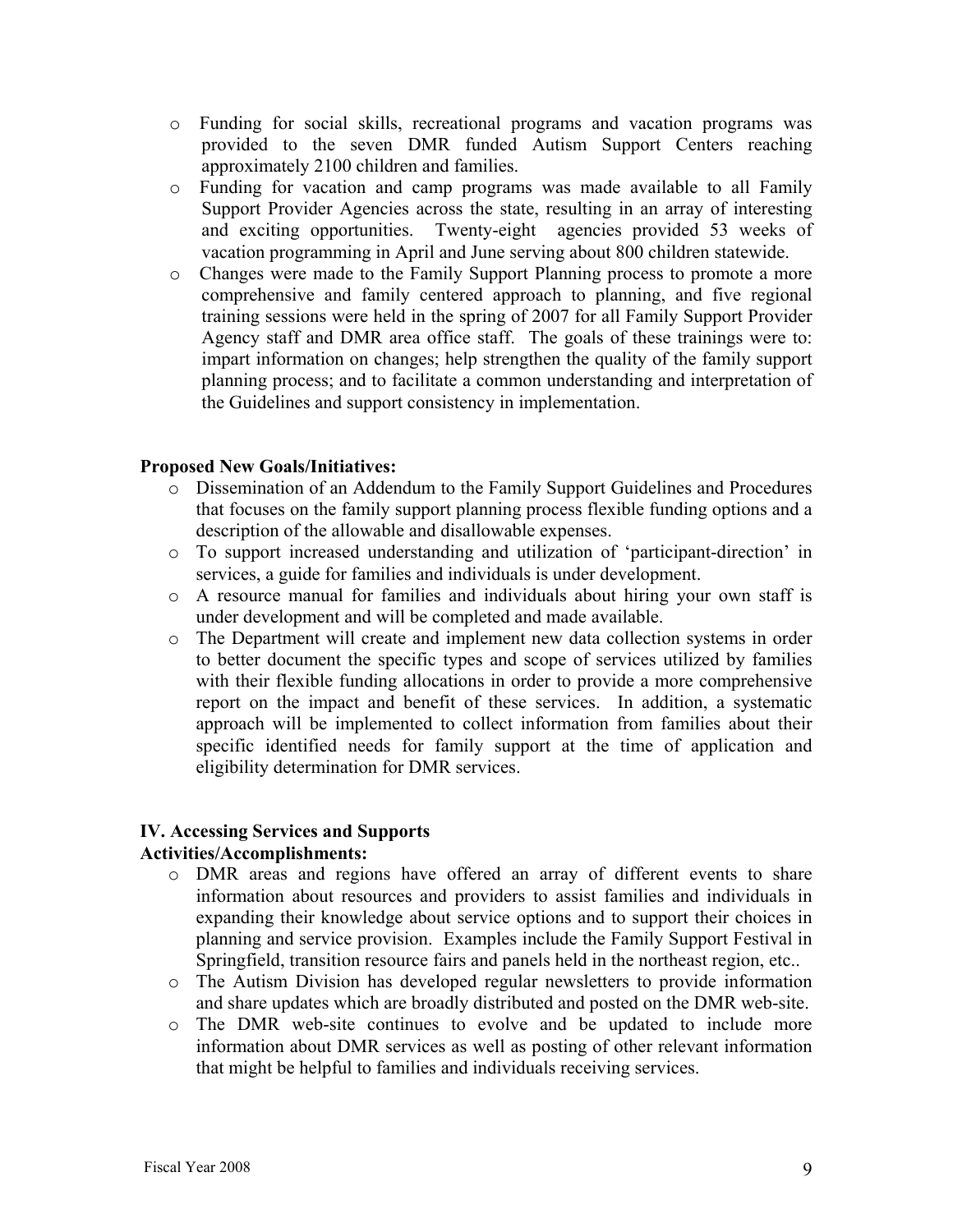o Use of the Virtual Gateway- a "single-point of entry" tool developed by EOHHS which enables family support agency staff to assist families in applying for public benefits they may be eligible for as well as complete applications for other disability agency services.

## **Proposed New Goals/Initiatives:**

- o DMR is developing new brochures about DMR services and the Home and Community Based Waiver Programs. These brochures will be translated into multiple languages.
- o The DMR Family Support Resource Guide that has been under development will be completed and distributed in the fall of 2007.
- o Completion and distribution of an Autism Resource Guide.
- o A Task Force will be convened in the fall of 2007 to explore the specific support needs of young adults with complex medical challenges and significant disabilities in the transition process from school to adult services. There will be strong family involvement in this Task Force as well as representation of other EOHHS agencies who also play a role in providing supportive services to this group of individuals. The goal is to identify recommendations for DMR and other relevant agencies to assist in developing a more responsive array of adult service options that can address the medical, health and support needs of this population.

# **V. Culturally Competent Outreach and Support**

# **Activities/Accomplishments:**

- o A Diversity Conference was held in October 2006 for DMR staff which had about 300 participants.
- o A five-part cultural diversity series was held in central Massachusetts for family support agency and DMR staff. Additional cultural diversity presentations and activities occur at the central, regional and area offices.
- o Informational and training materials on a variety of subjects have been translated into multiple languages and made available to families and individuals. This has included information on autism, Asperger's Disorder, the 688/transition process, and intake and eligibility forms, family support plans, etc. .
- o Ongoing and successful implementation of a federal grant in Springfield designed to create a "one stop family center" for economically disadvantaged, culturally diverse families with a member with a disability to help them navigate the service system.
- o DMR has been funding a demonstration project in Lynn, MA- the Lynn Time Bank- as alternative approach to community development and expanding access to resources in a community with large numbers of individuals who are culturally and ethnically diverse.
- o DMR Central Office staff have participated in the development of a new statewide procurement for foreign language translation and interpretation services.